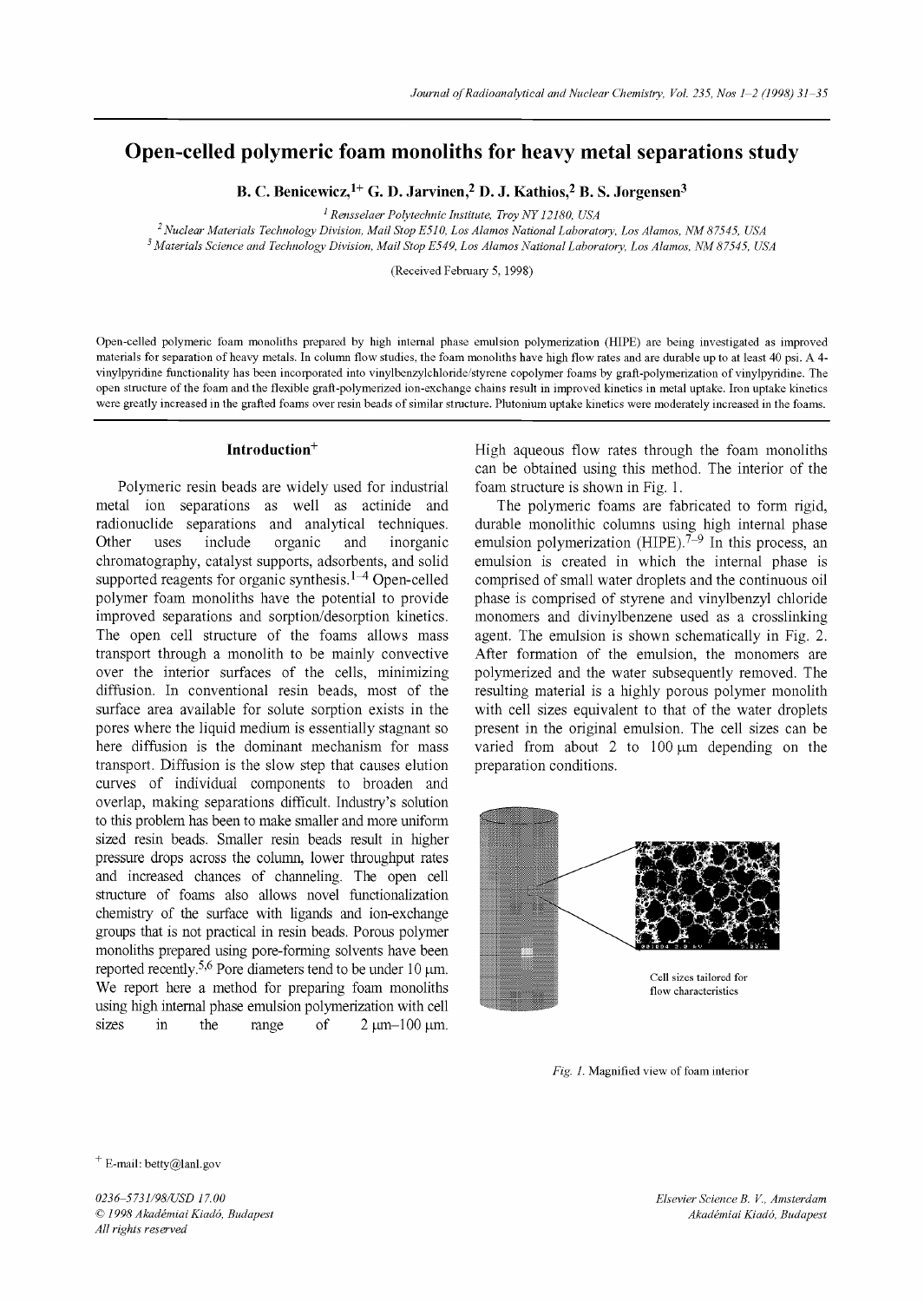

*Fig. 2.* Representation of emulsion formed by high internal phase emulsion polymerization

In order to evaluate flow and structural properties, studies were performed on foam monoliths sealed into glass columns. Aqueous flow rates and pressure drops across the column were evaluated. Darcy's law was used to determine if pore closure or cell compression occurred under flow conditions.

Functionalized foams were prepared by graftpolymerization of 4-vinylpyridine to the surface. Vinylpyridine was chosen because it is a similar functionality to that in the polyvinylpyridine (PVP) resin, Reillex<sup>™</sup> 425. A similar resin, Reillex<sup>™</sup>HPQ is useful for actinide processing.<sup>10,11</sup> Reillex<sup>TM</sup>HPQ is an N-methylated version of the 425 resin. The foam was treated with sodium thiosulfate to introduce free-radical initiation sites on the vinylbenzyl chloride groups. Vinylpyridine polymerizes readily from these sites upon exposure to UV light, resulting in grafted polymer chains that extend out into the foam cell. This preparation is shown in Fig. 3. A grafted copolymer of 4-vinylpyridine and a bis(2-chloroethyl) vinylphosphonate was also prepared. Pendant polymer chains of this type are sometimes referred to as tentacles. 12 The functionalized foams were batch tested for uptake of iron in 10N hydrochloric acid and plutonium in 7M nitric acid. Distribution coefficients were determined at various times of exposure.



*Fig. 3.* Graft polymerization of vinylpyridine to foam

#### **Experimental**

# *Foam preparation*

An oil phase and an aqueous phase were prepared before foam formation. In a typical preparation, the oil phase consists of 10.64 g vinylbenzyl chloride (mixed isomers), 6.67 g styrene, 2.83 g divinylbenzene (mixed isomers) and 8.73 g sorbitan monooleate. 2,2'azobisisobutyronitrile (100mg) was added and stirred until dissolved shortly before foam preparation. All materials were used as received. The aqueous phase consists of water containing 500 mg/1 sodium sulfate. The two phases were pumped through three  $15 \mu m$ filters in series. The oil phase was pumped at 50 ml/min and the aqueous phase was pumped at 425 ml/min, joining prior to going through the three 15  $\mu$ m filters. The foam emulsion was pumped into 1.8 cm diameter glass tubes, closed at one end with a stopper. The other end was capped prior to polymerization. The tubes were placed in a vented convection oven at  $60^{\circ}$ C for 24 hours. Both ends of the tubes were then opened and the foams removed by running water through the tubes. The foams were soxhlet extracted with 2-propanol for 18 hours to remove the surfactant, sorbitan monooleate, and dried at 60 °C.

## *Preparation of foam columns*

A piece of 1.8 cm diameter foam prepared in a glass column was cut into sections 14.5 cm long. The foam was centered in a glass chromatography column and sealed to the glass using a polyester fiberglass resin. The resin was allowed to cure overnight.

# *Flow studies on Joam columns*

Aqueous flows through the columns were provided by a high pressure stainless steel feed reservoir filled with water and pressurized from a compressed air cylinder equipped with a pressure regulator. Pressure gauges before and after the column were used to measure the pressure drop across the column. A multiple flowmeter panel was used to measure flow rates.

# *Grafi polymerization*

The 1.8 cm diameter foam monoliths were cut into approximately 7 cm sections and placed in 400 ml N,Ndimethylformamide. Sodium thiosulfate (26 g) was added and the mixture was heated at 80  $^{\circ}$ C for 2.5 hours with slow stirring using a magnetic stir bar. The foam pieces were rinsed in water and stirred slowly for 24 hours in 1 liter of water with 4 changes of water. The foam pieces were then air dried and wrapped in aluminum foil for storage. A section of foam weighing approximately 0.5 g was then placed in a glass tube equipped with a 45/50 ground joint. 15 ml of freshly distilled 4-vinylpyridine was added. The vinylpyridine was immediately soaked up by the foam. The tube was evacuated and backfilled with nitrogen three times and kept under a positive pressure of nitrogen. The foam/vinylpyridine was illuminated by a high intensity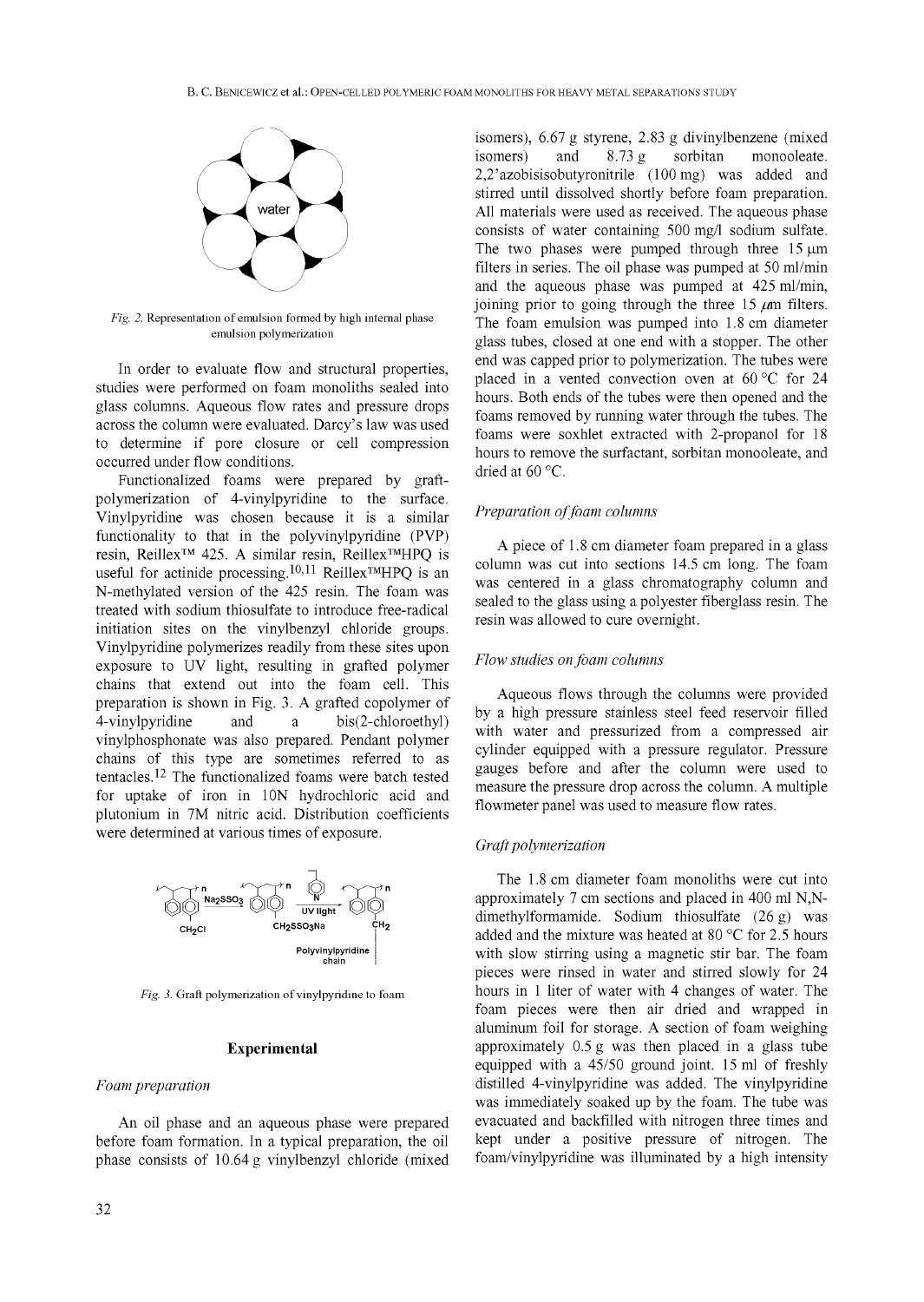long range UV lamp at a distance of about 7 cm. The foam began to develop a green-blue color with 5 minutes. The foam pieces were exposed to the UV light for various periods of time ranging from 45 minutes to 17.5 hours. After polymerization, the foam pieces were soxhlet extracted with 2-propanol for 18 hours, dried, and the amount of grafting determined by weight gain.

#### *Batch testing - iron in I ON HC1*

Weighed pieces of foam (approximately 125 mg) were placed in vials. The foam pieces were broken up with a spatula to approximate the size of the resin beads (18-5 mesh). Some pieces were larger than resin beads and some pieces were smaller. 20 ml of  $10^{-3}$ M iron nitrate in 10N HCl was placed in the vial with the foam. The vial was placed in a shaker for various periods of time. A similar amount of Reillex<sup>™</sup> 425 resin beads was treated in like manner for comparison testing. The iron in solution was measured by UV absorption at 362 nm using an 8452 HP diode array spectrometer.

## *Plutonium in nitric acid*

Pieces of foam weighing 125 mg were contacted with 6 ml of a 7 N nitric acid solution containing 18 mg of plutonium (IV). The foam pieces were broken as above. Aliquots were removed at 30 minutes, 2 hours and 6 hours. A multi-channel gamma spectrometer with a high purity germanium detector was used for distribution coefficient determinations.

## **Results and discussion**

# *Flow studies*

Aqueous flow rates through the foams were rather high. The flow rates could be tailored by varying the cell structure to be comparable to those achieved with columns containing  $185 \mu m - 400 \mu m$  resin beads in a column of similar size. The foams also withstood pressure drops of 40psi with no sign of foam compression or structural failure. A linear relationship between pressure drop across the column and flow rate was obtained as predicted by Darcy's law,  $Q=$  (–  $K A \Delta P$ /µl. Deviation from a linear response would indicate foam compression or structural failure, where Q is the fluid flow rate,  $\kappa$  is the permeability, A is the cross sectional area,  $\Delta P$  is the pressure drop,  $\mu$  is the fluid viscosity,  $L$  is the column length.

# *Grafi polymerization*

Weight gains ranging from 29% to 220% of the original foam piece were obtained by the graft polymerization. The weight gain showed little

dependence on UV exposure time as can be seen from the Table 1. These results are contrary to what was expected from similar grafting polymerizations where methyl methacrylate was grafted onto vinylbenzyl chloride polymers.<sup>13</sup> These earlier experiments were performed in solution and the degree of grafting increased with irradiation time. High degrees of grafting were obtained within 15 minutes. Explanations may be that the foams were thiosulfated non-uniformly or the vinylpyridine distribution was non-uniform, but other explanations are possible. The free radical initiation sites introduced by thiosulfate are stable when stored in the dark. Thiosulfated foams aged for several weeks showed as high or sometimes higher weight gains from the grafting reaction.

*Table 1.* Weight gain of grafted foams at various UV exposure times

| Weight gain,<br>% of original foam weight | Exposure time, hour |
|-------------------------------------------|---------------------|
| 220                                       | 1.50                |
| 194                                       | 17.50               |
| 143                                       | 3.50                |
| 108                                       | 6.00                |
| 92                                        | 2.00                |
| 88                                        | 6.00                |
| 29                                        | 0.75                |

#### *Iron uptake in 1 ON HC1*

The vinyl pyridine grafted foams showed significantly enhanced uptake kinetics compared to PVP resin beads for iron uptake in 10N HCl. The lower the amount of grafting, the faster the uptake kinetics and the higher the final distribution coefficient. The increased uptake kinetics in the foams with lower amounts of grafting may be due to reduced pore clogging by the grafted polymer. Although the cells are very large compared to the polymer chain length, some of the interconnecting pores may be sufficiently small to be blocked by the grafted polymer. Another explanation could be that the chains stiffen and have reduced mobility as metal binding occurs. The high distribution coefficient of the samples with low amounts of grafting may be explained by the fact that the maximum metal uptake is reached very quickly. The other samples may eventually reach the same value if left long enough. The tests were performed in iron concentrations well below the capacity of the resins. Desorption using 1N HC1 was complete in 20 minutes in the case of both the foams and beads. The vinylpyridine/vinylphosphonate ester grafted foam at a level of 40% weight gain showed the highest distribution coefficient and also very fast uptake kinetics. This sample may be showing a synergistic effect between the phosphonate and the vinylpyridine. The resin beads had the lowest distribution coefficient and the slowest uptake kinetics, as shown in Fig. 4.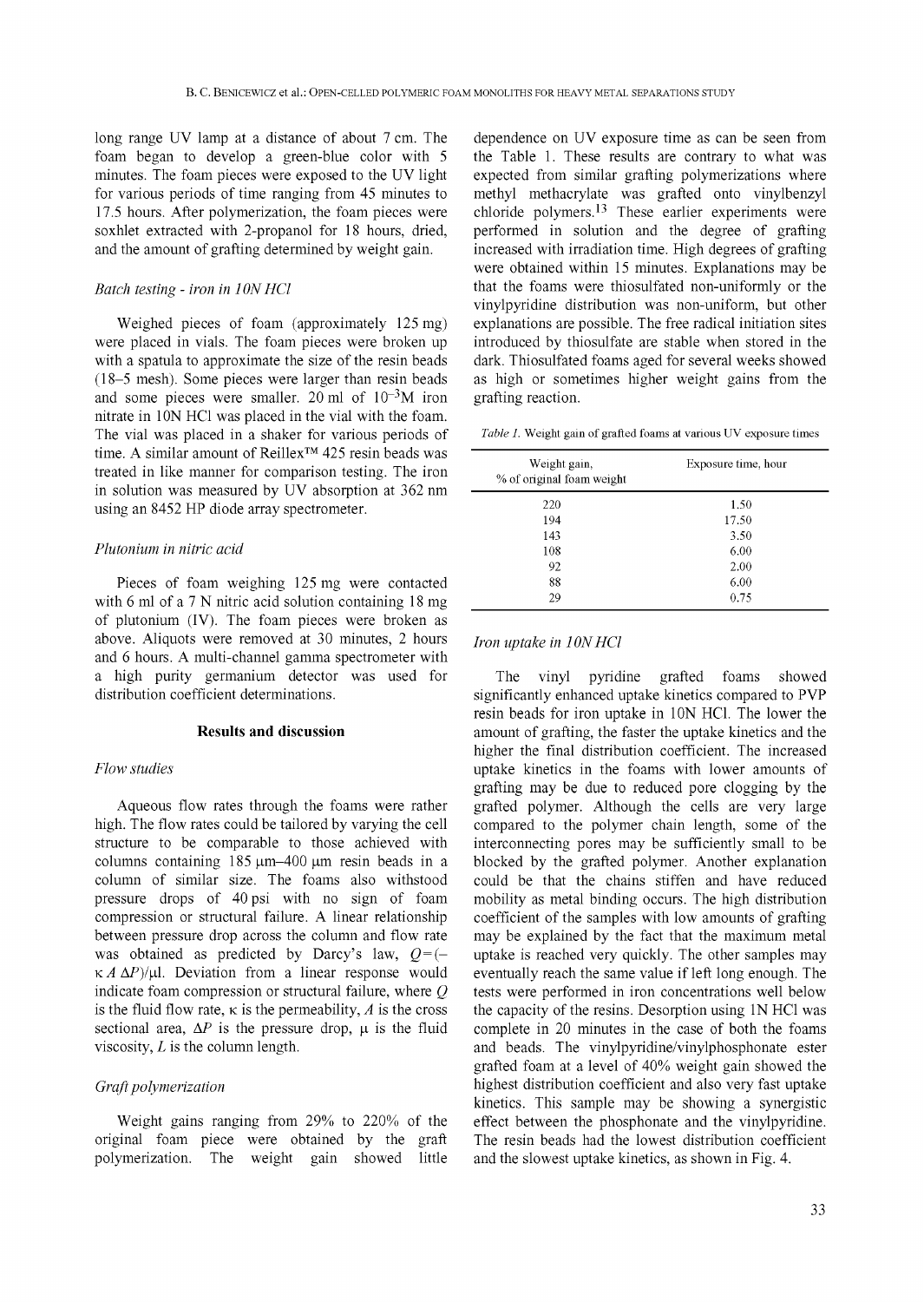

*Fig. 4.* Distribution coefficient of several foams and Reillex™ resin measured at various contact times

## Iron capacity from 10N HCl

The foam capacity of the 194% weight gain sample for iron in 10N HCl was slightly higher than the resin bead sample. The foams with lower amounts of grafting have lower capacities, as expected when the capacity is determined on a total weight basis. If the capacity is determined based on the amount of grafted polyvinylpyridine, the capacity is higher but tends to decrease as the percent grafting decreases. The foams with higher percent grafting would be expected to have longer chains. This result may indicate that the longer chains are more efficient in binding iron. Polyvinylpyridine chains have a theoretical capacity of 9.51 milliequivalents per gram assuming a 1:1 ratio of metal ion to ligand. The results are shown in Table 2.

| Table 2. Foam and resin capacity for iron from 10N HCl |  |  |
|--------------------------------------------------------|--|--|
|--------------------------------------------------------|--|--|

| Sample             | Capacity based on<br>total weight,<br>meq/g | Capacity based on<br>grafted PVP only,<br>meq/g |
|--------------------|---------------------------------------------|-------------------------------------------------|
| 194%               | 4.45                                        | 6.75                                            |
| 144%               | 3.81                                        | 6.47                                            |
| 109%               | 3.26                                        | 6.25                                            |
| 92%                | 2.29                                        | 4.77                                            |
| 88%                | 2.68                                        | 5.73                                            |
| $Reillex^{TM}$ 425 | 4.04                                        |                                                 |

#### *Plutonium uptake*

Plutonium distribution coefficients determined at various times for foam samples and Reillex<sup>™</sup> 425 are shown in Table 3. The  $K_d$ s are based on the total weight of the grafted foams rather than on the grafted portion only.

*Table 3.* Distribution coefficients of grafted foams and resin for plutonium uptake from 7N nitric acid.  $K_{d}$  for the foams is based on the weight of PVP, styrene and divinylbenzene

| Sample*                  | 30 min $K_d$ | 2 hr $K_d$ | 6 hr $K_d$ |
|--------------------------|--------------|------------|------------|
| 194%                     | 48           | 160        | 842        |
| 92%                      | 63           | 106        | 224        |
| 29%                      | 2.2          | 7.3        | 8.2        |
| Reillex <sup>™</sup> 425 | 32           | 132        | 362        |

\* Sample designation refers to % weight gain of original foam weight due to grafting

The 194% polyvinylpyridine grafted sample showed faster uptake kinetics than the resin beads and also a higher overall distribution coefficient after 6 hours exposure. The 92% polyvinylpyridine grafted sample showed initially the fastest kinetics of all the samples but then slowed down. The final distribution coefficient after 6 hours was lower than in the 194% grafted foam. This observation my be explained by the fact that the plutonium concentration in the test solution is relatively high and is approaching the capacity of the grafted polyvinylpyridine. This effect is seen in the 29% polyvinylpyridine grafted sample where overall poor performance was seen due to the fact that the available plutonium exceeded the capacity of the foam. In the case of the iron uptake experiments the total amount of metal present was low, 1.1 mg iron versus 18 mg in the plutonium experiments for the same amounts of foam. It has been reported previously that comparison of  $K_d$ curves for different resins is only valid when quantities of plutonium per amount of resin are identical and that the  $K_d$  decreases with higher amounts of plutonium present per volume  $resin<sup>11</sup>$  This means that a comparison of the efficiency of the grafted polyvinylpyridine to Reillex<sup>™</sup> 425 beads is only valid if the amount of grafted polymer is the same as the amount of resin beads since the resin beads are pure polyvinylpyridine with a few percent of a crosslinking agent. The  $K_d$  therefore should be higher for the grafted foams if the sample weight is based on the grafted portion.

If the  $K_d$  is based on the amount of grafted polyvinylpyridine rather than on the total weight, the values increase as shown in Table 4. These results do not show the comparison for similar plutonium/polyvinylpyridine ratios for the beads and foams, but they do show that the 92% grafted foam has a higher  $K_d$  while the total amount of polyvinylpyridine is approximately half of that in the resin beads. The grafted polymer chains are evidently more accessible and efficient that traditional resin beads.